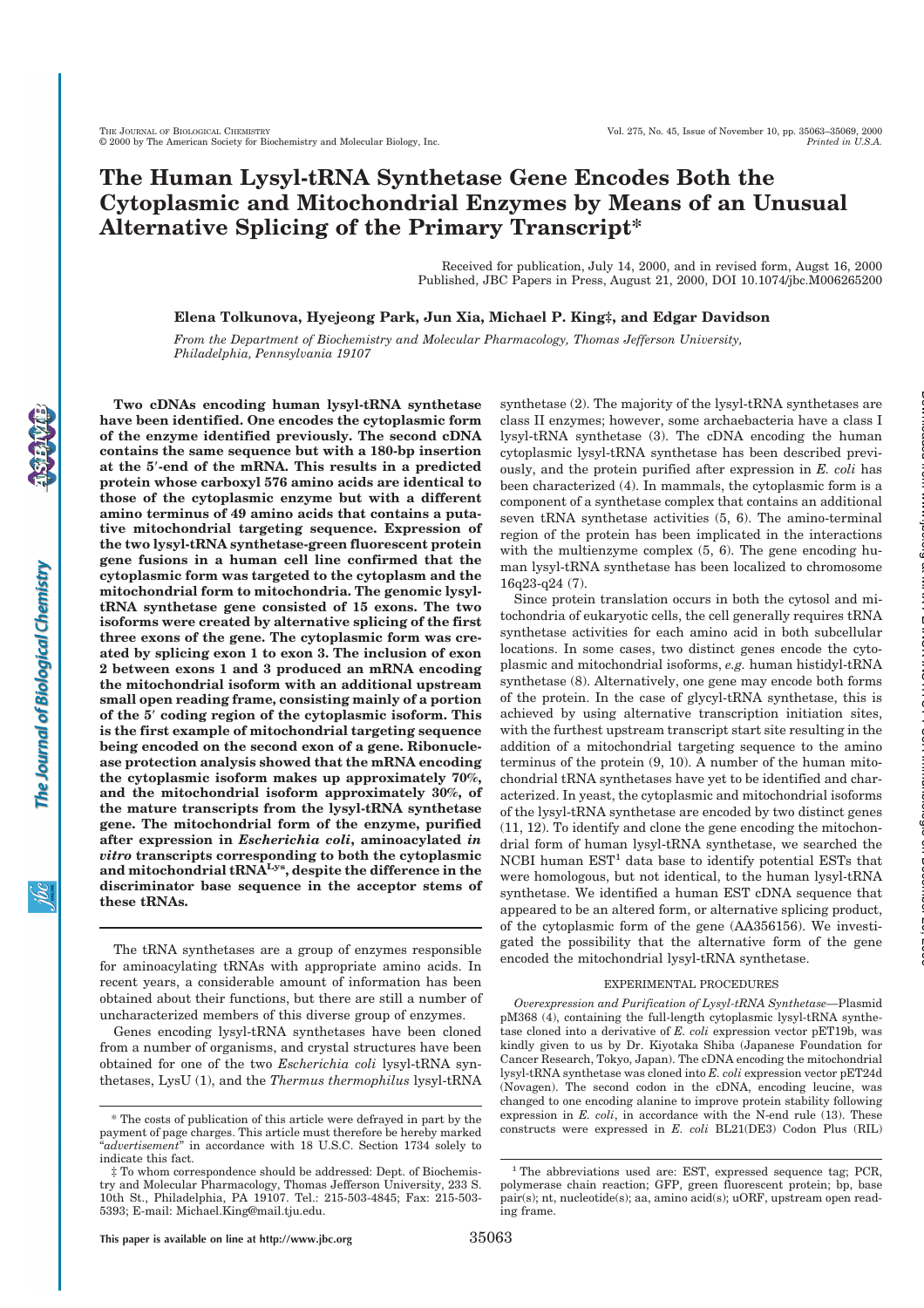(Stratagene) at 15 °C overnight in the presence of 1 mM isopropyl-1 thio- $\beta$ -D-galactopyranoside to produce lysyl-tRNA synthetase fusion proteins, with amino- or carboxyl-terminal hexahistidine regions, which were subsequently purified using Talon metal affinity resin (CLON-TECH). The cytoplasmic form constituted approximately 90% of the total purified protein; the mitochondrial form constituted approximately 80% of the total purified protein (data not shown), as determined after gel electrophoresis.

*Isolation of cDNAs Encoding the Mitochondrial Lysyl-tRNA Synthetase and the 5*!*-Region of the Full-length Mitochondrial Transcript—* The 5'- portion of the lysyl-tRNA synthetase gene encoding the mitochondrial isoform was obtained by 5'-rapid amplification of cDNA ends (14) using total RNA isolated from human osteosarcoma cell line 143B. cDNA, synthesized by an avian myeloblastosis virus reverse transcription system (Promega), was polyadenylated at the 5'-end by terminal transferase (Roche Molecular Biochemicals). The 5' region of the mitochondrial transcript was cloned by nested PCR using nested adapter primers (14) and nested primers corresponding to a sequence predicted to encode the mitochondrial targeting peptide. PCR products were cloned into the pGEMT-easy vector (Promega) and sequenced by the Kimmel Cancer Center DNA Sequencing Facility (Thomas Jefferson University).

*Intracellular Location of Lysyl-tRNA Synthetase Isoforms—*To investigate the localization of the proteins expressed from the two forms of the lysyl-tRNA synthetase mRNA, the full-length mRNAs were cloned into the mammalian expression vector pEF/myc/cyto/GFP (Invitrogen). DNA fragments encoding the full-length proteins were cloned into *Nco*I and *Pst*I sites of the vector so that fusion proteins would be obtained with GFP added to the carboxyl termini. The human osteosarcoma cell line 143B was transfected with these constructs using Effectene (Qiagen). Cells on coverslips were fixed 24 h after transfection. In some cases, the cells were immunostained with a monoclonal antibody directed against the human cytochrome oxidase subunit I (mouse monoclonal 1D6-E1-A8; Molecular Probes, Inc.) and appropriate fluorescent secondary antibodies (Chemicon).

*In Vitro Aminoacylation Studies—*Cytoplasmic tRNALys was synthesized by *in vitro* run off transcription (15), using pLysF119 (4) as the template. Since the T7 RNA polymerase initiates with G and since the mitochondrial tRNALys begins with C, the mitochondrial tRNALys gene was cloned so that  $\text{tRNA}^{\text{Lys}}$  was preceded by a hammerhead ribozyme (16). This plasmid was used as a template to make a run-off transcript that was then incubated to release a tRNA transcript starting with the correct nucleotide. The resulting tRNAs were purified by electrophoresis through polyacrylamide-urea gels. Aminoacylation was performed at 37 °C as described previously (4) using 1  $\mu$ M tRNA, 0.1  $\mu$ Ci/ $\mu$ l [<sup>3</sup>H]lysine (89 Ci/mmol; PerkinElmer Life Sciences), and 0.9-88 nM mitochondrial lysyl-tRNA synthetase or 5–500 nM cytoplasmic lysyltRNA synthetase in a total reaction volume of 20  $\mu$ l. At 3-min intervals, 4- $\mu$ l aliquots were spotted on 3MM filter paper and soaked in cold 5% trichloroacetic acid to terminate the reaction. The amount of chargeable tRNA in the purified transcript was calculated following a time course study to determine the plateau level for aminoacylation. These were carried out using 1.8  $\mu$ M mitochondrial lysyl-tRNA synthetase with 0.2  $\mu$ M cytoplasmic tRNA<sup>Lys</sup> transcript or 0.7  $\mu$ M mitochondrial tRNA<sup>Lys</sup> transcript and using cytoplasmic lysyl-tRNA synthetase with 0.4  $\mu$ M<br>cytoplasmic tRNA<sup>Lys</sup> transcript or 0.8  $\mu$ M mitochondrial tRNA<sup>Lys</sup> transcript.

*Quantitation of the Relative Amounts of mRNA Transcripts Encoding the Cytoplasmic or Mitochondrial Forms of Lysyl-tRNA Synthetase—* The relative amounts of each transcript in total cellular RNA extracts from 143B cells were quantitated using the Ribonuclease Protection Assay (RPA) system RPA II (Ambion) according to the manufacturer's suggested protocol. A gene fragment corresponding to exon 2 (121 bp, encoding the mitochondrial targeting sequence) and part of exon 3 (78 bp, encoding a region common to both cytoplasmic and mitochondrial proteins) was subcloned into pGEM-Teasy. The resulting plasmid was used as a template for *in vitro* transcription in the presence of  $[\alpha^{-32}P]$ UTP to give a labeled fragment of 363 nt. Different amounts of total RNA were tested in incubations with a large excess of the 363-nt transcript. After nuclease digestion, the protected fragments were separated by electrophoresis through a 6% polyacrylamide gel. Signals corresponding to the mitochondrial and cytoplasmic transcripts were quantitated by a PhosphorImager (Molecular Dynamics, Inc., Sunnyvale, CA).

*Isolation of the Genomic Region Containing the Lysyl-tRNA Synthetase Gene—*A human blood genomic library (Novagen) was screened with probes corresponding to different regions of the lysyl-tRNA synthetase gene. To isolate the 5' region of the lysyl-tRNA synthetase locus, we identified BAC clones that had been described as containing this gene and the *GEF-2* gene that, like lysyl-tRNA synthetase, has been mapped to chromosome 16q23-q24. We hypothesized that such clones were likely to contain the lysyl-tRNA synthetase gene and not lysyl-tRNA synthetase pseudogenes. Using this criterion and the NCBI Unigene identifier Hs.3100 for lysyl-tRNA synthetase and Hs.6518 for *GEF-2*, with the Caltech human Unigene information navigator, we identified BAC clones that potentially contained the lysyl-tRNA synthetase gene. The following BAC clones were obtained from Research Genetics: 2273 J1, 2240 F13, 2202 G16, 2202 G6, 2095 O17, 2132 O20, 2035 H4, 2192 H2, 2230 H24, 2178 D12, 2209 B14, 2256 J17, 2125 C5, and 2209 E5.

*Comparison of Lysyl-tRNA Synthetase Genes among Eukaryotic Species—*We used the following GenBankTM EST and genomic sequences to compare the genomic or mRNA 5' sequences encoding lysyl-tRNA synthetase: *Caenorhabditis elegans* mitochondrial isoform mRNA CO9136.1, cytoplasmic isoform mRNA AV188647.1, genomic sequence U41105.1; *Drosophila melanogaster* mitochondrial isoform mRNA AI516192.1, cytoplasmic isoform mRNA AE003447.1, genomic sequence AE003447.1; mouse mitochondrial isoform mRNA AW258396, cytoplasmic isoform mRNA W53766; zebrafish (*Danio rerio*) mitochondrial isoform mRNA AW421393, and cytoplasmic isoform mRNA, AW421565.1.

### RESULTS

*Identification of Two Forms of mRNA Encoding Lysyl-tRNA*  $Synthetase-BLAST$  searches of the NCBI/GenBank<sup>TM</sup> human EST data base were used to identify cDNAs, homologous to cytoplasmic lysyl-tRNA synthetase, that might potentially encode the mitochondrial lysyl-tRNA synthetase. We identified a human EST (GenBank<sup>TM</sup> accession number AA356156), containing the 5' region of the cytoplasmic lysyl-tRNA synthetase gene, that appeared to be an altered form, or represent an alternative splicing, of the cytoplasmic form of the gene. BLAST searches of the human EST and HTGS data bases with both bacterial and eukaryotic lysyl-tRNA sequences failed to identify other sequences related to lysyl-tRNA synthetase. This suggested that a single gene gave rise to two forms of mRNA that encode a cytoplasmic and a mitochondrial lysyl-tRNA synthetase.

*Isolation of a cDNA Encoding the Mitochondrial Isoform of Human Mitochondrial Lysyl-tRNA Synthetase—*The cDNA sequence identified by searches of the EST data base was similar to that of the cytoplasmic form of mitochondrial lysyl-tRNA synthetase, although it contained an extra 180 bp inserted into the protein-coding region. This sequence altered the reading frame so that the amino terminus of the cytoplasmic mitochondrial lysyl-tRNA synthetase was replaced with an amino terminus predicted by the program Mitoprot (17) to encode a mitochondrial targeting sequence.

On the basis of the sequence of the cDNA identified by a search of the human EST data base, we designed primers to isolate and characterize the full-length coding region of the putative mitochondrial lysyl-tRNA synthetase and also to examine the noncoding 5' region of the mRNA. We amplified and isolated a cDNA that encoded a full-length (625-aa) putative mitochondrial isoform of mitochondrial lysyl-tRNA synthetase, using total RNA isolated from human osteosarcoma cell line 143B. With the exception of the 5' region of the mRNA, the sequence was identical to that of the cytoplasmic lysyl-tRNA synthetase isoform, identified in GenBank<sup>TM</sup> as gene KIAA0070 (GenBankTM accession number D31890).

To investigate the 5' sequence of the putative mitochondrial lysyl-tRNA synthetase transcript, we performed 5'-rapid amplification of cDNA ends using total RNA isolated from cell line 143B. The sequence obtained confirmed that the cDNA encoding the mitochondrial isoform contained an upstream region corresponding to the 5' sequence of the cytoplasmic form of the lysyl-tRNA synthetase (Fig. 1, *A* and *B*).

Using primers homologous to the 5'- and 3'-ends of the cDNA encoding cytoplasmic lysyl-tRNA synthetase, two full-length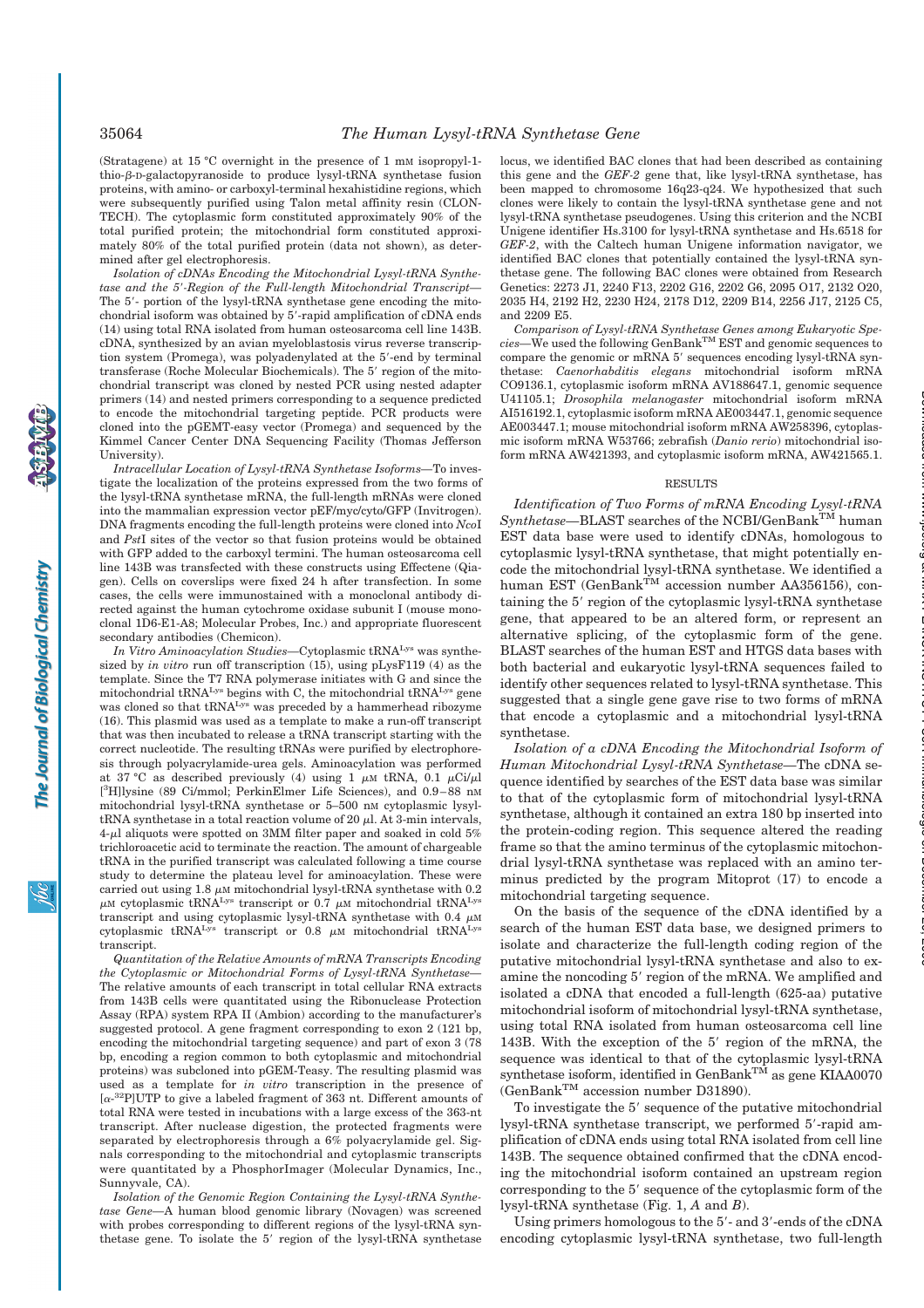$\overline{A}$ 

B

|          |    |         |              | M | A | $\mathbb{A}$ | v  | $\circ$      | Α            | eee tee ggg aag atg geg gee gtg eag geg gee gag gtg aaa gtg gat gge age gag eeg<br>Α            | E            | V | K            | V | $\mathbb{D}$   | G                  | S            | E.          | Ρ       |
|----------|----|---------|--------------|---|---|--------------|----|--------------|--------------|-------------------------------------------------------------------------------------------------|--------------|---|--------------|---|----------------|--------------------|--------------|-------------|---------|
| к        | L  | S       | K            | K | W | W            | *  |              |              | aaa ctg agc aag aag tgg tgg taa tca tta gtt cca ggg tgc tct gcc atg ttg acg caa                 |              |   |              |   |                | M                  | $T_{\perp}$  | T           | $\circ$ |
| A        | A  | v       | R            | L | V | $\mathbb{R}$ | G  | S            | L            | get get gta agg ett gtt agg ggg tee etg ege aaa aee tee tgg gea gag tgg ggt eae<br>$\mathbb{R}$ | $K$ $\sim$ T |   | S            | W | $\overline{A}$ | E.                 | W            | G           | Н       |
| R        | Е. | T.      | $\mathbb{R}$ | L | G | $\circ$      | L  | $\mathbf{A}$ | $\, {\bf P}$ | agg gaa ctg cga ctg ggt caa ctt gct cct ttc aca gcg cct cac aag gac aag tca ttt<br>$\rm F$      | T            | Α | $\mathbf{P}$ | H | К              | $\mathbf{D}$       | к            | S           | F       |
| S        | D  | $\circ$ | G            | S | Ε | L.           | К  | R            | $\mathbb{R}$ | tet gat caa gga agt gag etg aag aga ege etg aaa get gag aag aaa gta gea gag aag<br>L            | K            | Α | Ε            | K | K              | V                  | $\mathbb{A}$ | E           | К       |
|          |    |         |              |   |   |              |    |              |              |                                                                                                 |              |   |              |   |                |                    |              |             |         |
| hum $\_$ |    |         |              | m |   |              |    |              |              |                                                                                                 |              |   |              |   |                |                    |              | ayyuunuunuu |         |
| mus      |    |         |              | m |   |              |    |              |              |                                                                                                 |              |   |              |   |                | 44444444444        |              |             |         |
| cel      |    |         |              |   |   |              | 18 |              |              |                                                                                                 |              |   |              |   |                |                    | annonomoj    |             |         |
| dan      |    |         |              |   |   |              |    |              |              |                                                                                                 |              |   |              |   |                | ,,,,,,,,,,,,,,,,,, |              |             |         |
| dros     |    |         |              |   |   |              |    |              |              |                                                                                                 |              |   |              |   |                | ,,,,,,,,,,,,,,,,,  |              |             |         |

FIG. 1. **5**! **region of mRNA encoding the mitochondrial isoform of human lysyl-tRNA synthetase.** *A*, a partial DNA sequence and predicted translation of the 5'-end of the cDNA encoding the mitochondrial isoform of human lysyl-tRNA synthetase, obtained by reverse transcriptase-PCR and 5!-rapid amplification of cDNA ends. The amino acids contained in the cytoplasmic isoform of the enzyme are *boxed*. An *arrow* indicates the predicted cleavage site of the mitochondrial targeting sequence. *B*, a comparison of the predicted 5! regions of the mRNAs encoding the mitochondrial isoform of lysyl-tRNA synthetase from human (*hum*), mouse (*mus*), *C. elegans* (*cel*), zebrafish (*dan*), and *Drosophila* (*dros*) is shown. The reading frames are represented as *boxes*. *White boxes*, amino acid sequence contained exclusively in cytoplasmic lysyl-tRNA synthetase. *Black boxes*, amino acid sequence contained exclusively in mitochondrial lysyl-tRNA synthetase. *Diagonal striped boxes*, amino acid sequence contained in both mitochondrial and cytoplasmic lysyl-tRNA synthetase. *Vertical striped boxes*, amino acid sequence not present in lysyl-tRNA synthetase.

cDNAs encoding both the cytoplasmic and mitochondrial isoforms of mitochondrial lysyl-tRNA synthetase were amplified by reverse transcriptase-PCR. The sequences were identical except for a 180-bp insertion close to the 5'-end to produce the putative mitochondrial isoform (see Fig. 1*A*). This insertion introduces a sequence encoding Lys-Trp-Trp-STOP into the cytoplasmic isoform reading frame after the codon for  $Lys^{20}$ . The next ATG is 24 bp downstream from the stop codon and presumably is the initiation codon of the mitochondrial isoform. The reading frame of the mitochondrial isoform encodes 48 amino acids before resuming the coding sequence of the cytoplasmic isoform at amino acid Glu<sup>22</sup>. The 48 amino acids have the characteristics of a mitochondrial targeting sequence. The program Mitoprot (17) predicts a mitochondrial location for this protein and also identifies a potential mitochondrial signal cleavage site between  $Lys^{16}$  and Thr<sup>17</sup>. The predicted translation products of the cDNAs differ at their amino termini but share a common carboxyl-terminal region of 576 amino acids. The full-length cDNA encoding the mitochondrial lysyl-tRNA synthetase has been deposited in GenBank<sup>TM</sup> (accession number AF285758).

*Genomic Structure of the Human Lysyl-tRNA Synthetase Gene—*A portion of the genomic lysyl-tRNA synthetase gene was obtained from a human genomic DNA library using probes corresponding to the full-length cytoplasmic cDNA sequence (4). A clone (p47/4) was identified. Southern and DNA sequence analysis showed that this contained the 3' region of the gene (corresponding to exons 4–15 of the final sequence) but lacked the 5' region of the gene. Repeated screening attempts failed to find the 5' region of the gene in this library.

To obtain the 5' portion of the gene, we identified BAC clones containing the gene encoding lysyl-tRNA synthetase, as described under "Experimental Procedures." BAC clones were screened by Southern analysis, using a probe corresponding to the region of the cDNA encoding the putative mitochondrial targeting sequence. Eight clones were identified that contained the  $5'$  portion of the lysyl-tRNA synthetase gene on a 13-kb *Bam*HI fragment. One, BAC clone 2256 J17, was selected for more detailed analyses. A combination of Southern and DNA sequence analysis confirmed that the 13-kb *Bam*HI fragment contained the first four exons of the lysyl-tRNA synthetase gene. A partial genomic sequence of the lysyl-tRNA synthetase locus was determined by direct sequencing of the BAC clone 2256 J17 and the genomic library clone. The introns 1, 2, 3, 4, 7, and 8 were not fully sequenced, but their sizes were estimated by restriction mapping, Southern analysis, and PCR amplification of the BAC clones and genomic DNA.

The complete gene contained 15 exons and extended over approximately 20 kb of the genome (Fig. 2). The intron-exon borders are shown in Table I. A comparison of the genomic sequence with those of the two forms of cDNA obtained showed that the two forms of lysyl-tRNA synthetase were obtained by alternative splicing of the first three exons of the gene (Fig. 3). The first exon encodes the amino-terminal 20 amino acids of the cytoplasmic form of the enzyme. The second exon encodes an open reading frame with an initiating methionine and 48 amino acids including a region with the characteristics of a mitochondrial targeting sequence. The cytoplasmic form of the enzyme is encoded by an mRNA containing the first exon spliced to the third exon, creating the cDNA for the cytoplasmic form of the enzyme described previously (4). The mitochondrial form is encoded by an mRNA whose 5' region consists of the first three exons spliced consecutively. The reading frame created by the first exon is terminated by a stop codon in the at MAX PLANCK INSTITUT FUeR Immunbiologie on December 20, 2006 www.jbc.org Downloaded from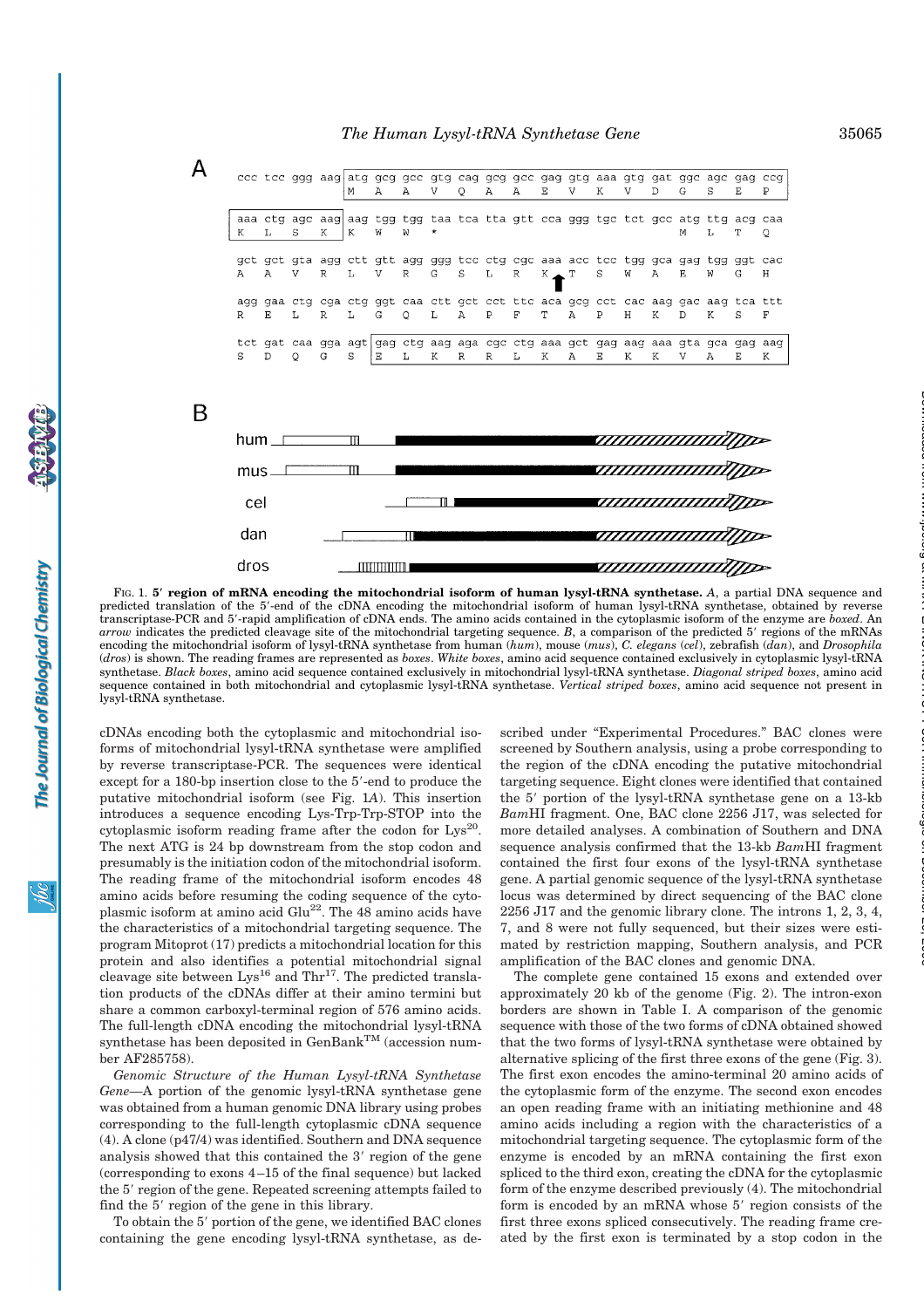second exon. The initiating methionine of the mitochondrial isoform is 24 bp downstream from this stop codon (Fig. 1).

Upstream from the initiation ATG of the human cytoplasmic lysyl-tRNA synthetase gene, on the opposite strand, is a reading frame of 1200 bp starting at position  $-243$ . Investigation of the corresponding cDNA in the NCBI EST data base allowed us to construct a putative full-length cDNA. We used this information to design primers that were used to clone the mRNA by PCR from cDNA.

The protein encoded by the upstream reading frame, which we designated KRU (lysyl-tRNA synthetase reading frame upstream) in Fig. 2 had no strong homologies to known proteins. A ProfileScan analysis for protein motifs identified a BRCT domain (residues 78–101) and a Myb domain (residues 128– 188). This protein has since been identified as a human ortholog of Rap1 (Ref. 18; GenBankTM accession number AF262988), a protein, localized at telomeres, that affects telomere length.

The region of chromosome 16 containing the lysyl-tRNA synthetase and Rap1 is represented by "working draft" sequences in GenBankTM (accession numbers AC025287 and AC011934).

There is a region of 243 bp between the two initiation codons for lysyl-tRNA synthetase and KRU/Rap1. This region lacks a conventional TATA sequence, as is characteristic of housekeeping genes, but presumably contains a bidirectional promoter and is predicted to contain several Sp1 binding domains in both orientations. A ribonuclease protection assay analysis of mRNA isolated from human 143B cells showed that the major initiation site for the lysyl-tRNA synthetase transcript occurs at the position corresponding to  $-31$  (data not shown).

*Analysis of Other Eukaryotic Lysyl-tRNA Synthetases—* Analysis of the GenBankTM EST and genomic sequence data bases (see "Experimental Procedures" for the appropriate ac-



FIG. 2. **Genomic organization of the human lysyl-tRNA synthetase gene.** Shown is a diagram of the genomic organization of the human lysyl-tRNA synthetase and the upstream KRU gene. Introns are represented as *black lines*. The lysyl-tRNA synthetase exons are shown as *black boxes*. The exons of the upstream gene, KRU, are *white boxes*. The *arrows* indicate the directions of transcription.

cession numbers) showed that it is likely that one gene provides both cytoplasmic and mitochondrial isoforms of lysyl-tRNA synthetase in mouse, *C. elegans*, *D. melanogaster*, and zebrafish (*D. rerio*) (Fig. 1*B*). In each case, the cytoplasmic form would be created by the exclusion of the second exon, containing a mitochondrial targeting sequence during the splicing of the primary transcript.

Both the *C. elegans* and *D. melanogaster* genomic lysyl-tRNA synthetase sequences are predicted to contain four exons. In *C. elegans*, two of the three positions of the introns in the coding sequence are absolutely conserved with an equivalent human intron; the third is within 3 aa (10 bp) of the equivalent site in human DNA. Exon 1 contains the coding regions of the amino termini of both the cytoplasmic and mitochondrial forms, since the 5' cytoplasmic/mitochondrial boundary region of the mRNA is not interrupted by an intron in the genome. To form the mRNA encoding the cytoplasmic form, splicing proceeds from a point midway in exon 1 to exon 2. In *Drosophila*, the locations of the introns are conserved with the human gene only for introns 1 and 2. The sequences in the EST data base suggest that, in *Drosophila*, the incorporation of the mitochondrial amino terminus might be accomplished by initiation of transcription at exon 2.

*Subcellular Localization of the Isoforms of Human LysyltRNA Synthetase—*To confirm the identities of the mRNA species predicted to encode the two isoforms of lysyl-tRNA synthetase, they were cloned into mammalian expression vector pEFmyc/cyto/GFP so that a gene encoding GFP was added, in frame, to the 3'-ends of both mRNAs. These constructs were then transfected into the human osteosarcoma cell line 143B for transient expression studies. Cells were fixed 24 h after transfection and examined for GFP fluorescence or immunostained. As expected, the cytoplasmic lysyl-tRNA synthetase-GFP fusion construct produced a diffuse, cellwide fluorescence pattern (Fig. 4*A*). The putative mitochondrial lysyl-tRNA synthetase-GFP fusion construct resulted in a punctate pattern of fluorescence characteristic of a mitochondrial distribution (Fig. 4*C*). To confirm that this localization was mitochondrial, cells expressing the lysyl-tRNA synthetase-GFP fusion protein were immunostained with an antibody directed against the inner mitochondrial membrane protein COX I and a rhodamine-labeled secondary antibody (Fig. 4*B*). The GFP and rhodamine staining co-localized. Thus, the two lysyl-tRNA synthetase mRNAs encoded enzymes that were destined for two distinct subcellular locations, the mitochondria and the cytosol.

at MAX PLANCK INSTITUT FUeR Immunbiologie on December 20, 2006 www.jbc.org Downloaded from

The Journal of Biological Chemistry

| L'ABLE        |  |
|---------------|--|
| human<br>th o |  |

*Exon-intron organization of the human lysyl-tRNA synthetase gene*

The size of those introns not fully sequenced were estimated by PCR and Southern analyses (estimate). Where possible these were compared to available unfinished sequence data in the NCBI HTGS database (HTGS). The consensus splice sites are shown above the 5' and 3' sequences.

|     | Intron         |             |                     | Exon         |            |                |            |
|-----|----------------|-------------|---------------------|--------------|------------|----------------|------------|
| No. | Estimate       | <b>HTGS</b> | 5'                  | Phase        | 3'         | No.            | Size       |
|     | bp             | bp          |                     |              |            |                | bp         |
|     |                |             | C<br>A              |              |            |                |            |
|     |                |             | AAG↓GTGAGT          |              | NCAG       |                | ~1         |
|     | $~1 - 3000$    | 3115        | agAa GTGAGTg        | $\mathbf{2}$ | CtAG GTGGT | $\overline{2}$ | 180        |
| 2   | $\sim\!\!2500$ | 2559        | <b>GAAG GTtgGTg</b> |              | aCAG TGAGC | 3              | 160        |
| 3   | $\sim\!1350$   | 1213        | aAAt GTGAGTt        |              | aCAG CAATA | 4              | 166        |
| 4   | $\sim$ 3400    |             | qCAG GTAqGaa        |              | CtAG GTAGG | 5              | 94         |
| 5   | 355            | 355         | CCAG GTAtcTc        |              | tCAG AAATT | 6              | 187        |
| 6   | 106            | 106         | CAAG GTAAGCC        |              | ttAG GAAAC |                | 126        |
|     | $\sim$ 1800    | 1386        | agAG GTAAGga        |              | ttAG ATTGA | 8              | 120        |
| 8   | ${\sim}2160$   | 2317        | tAAG GTAqtca        |              | ttAG ATGCT | 9              | 163        |
| 9   | 103            | 103         | tCAG GTGACTC        |              | CCAG GGATG | 10             | 174        |
| 10  | 162            | 162         | gAAG GTAAagt        |              | CCAG AAACT | 11             | 95         |
| 11  | 660            | 659         | CAAG GTGAGaa        |              | tAAG CTTGT | 12             | 85         |
| 12  | $\sim$ 900     | 881         | aAtG GTAAGat        |              | ctAG GCACC | 13             | 134        |
| 13  | 697            | 702         | CAAG GTGAGaa        |              | ctAG GCCAA | 14             | 138        |
| 14  | 576            | 575         | CAAG GTACGqt        |              | aCAG GAAGT | 15             | $\sim$ 260 |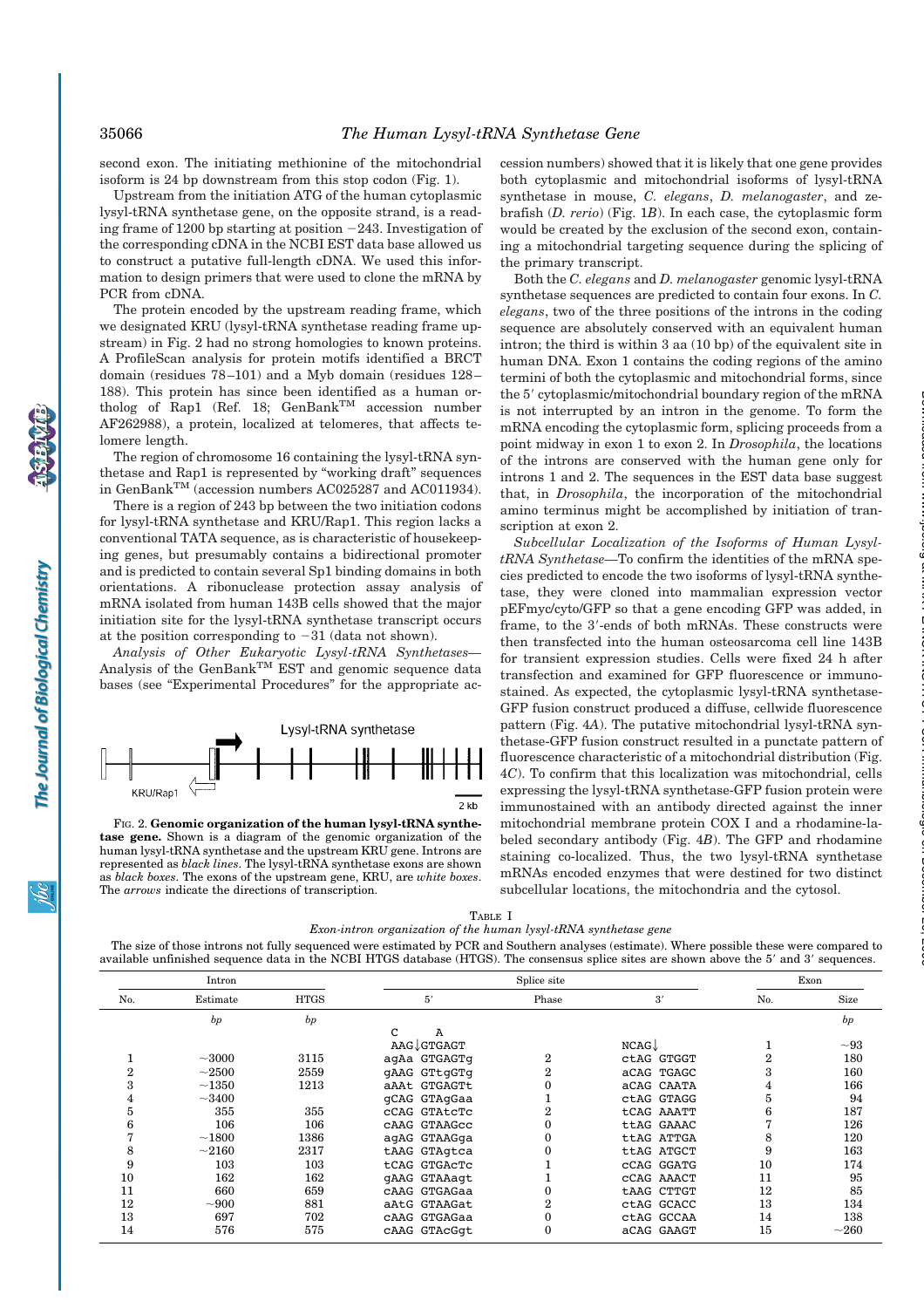

FIG. 3. **Production of two isoforms of the human lysyl-tRNA synthetase by alternative splicing of the first three exons of the gene.** Shown is a diagram that illustrates the alternative splicing that produces the two forms of human lysyl-tRNA synthetase transcripts. A *white box* represents exon 1, encoding the amino terminus of the cytoplasmic isoform. Exon 2, encoding the amino terminus of the mitochondrial isoform, is represented by a *black box*. *Striped boxes* represent exons 3–15. Inclusion of exon 2 in a transcript results in the major open reading frame encoding a lysyl-tRNA synthetase with a mitochondrial targeting sequence at the amino terminus of the protein, encoded on exon 2. Exclusion of exon 2 results in a transcript encoding the cytoplasmic isoform of the protein, with the amino terminus encoded on exon 1.



FIG. 4. **Subcellular localization of human cytoplasmic and mitochondrial lysyl-tRNA synthetase-GFP fusion proteins.** Human cell line 143B was transiently transfected with constructs containing the two full-length lysyl-tRNA synthetase coding regions fused with GFP. *A*, human cell line 143B was transiently transfected with a pEF/ myc/cyto/GFP construct containing the full-length human cytoplasmic lysyl-tRNA synthetase coding region fused with GFP. Diffuse GFP fluorescence was observed throughout the cytoplasm. Note the exclusion of the majority of the fluorescence from the nucleus. *B* and *C*, 143B cells were transfected with a pEF/myc/cyto/GFP construct containing the full-length human mitochondrial lysyl-tRNA synthetase coding region fused with GFP. Shown in *B* is the immunofluorescence pattern of staining using a primary antibody directed against the mitochondrial COX I protein and a rhodamine-labeled secondary antibody. The immunofluorescence exhibits a punctate distribution in the cytoplasm characteristic of a location in mitochondria. The direct fluorescence of GFP in the same field of view is shown in *C*. In cells expressing the mitochondrial lysyl-tRNA synthetase-GFP construct, the GFP fluorescence co-localizes with the immunofluorescence of COX I. This indicates that the mitochondrial lysyl-tRNA synthetase is localized in mitochondria.

*Quantitation of the Relative Amounts of the Cytoplasmic and Mitochondrial Lysyl-tRNA Synthetase Transcripts—*The relative amounts of the two lysyl-tRNA synthetase transcripts were quantitated by a ribonuclease protection assay using radiolabeled sense and antisense RNA probes designed using a cDNA sequence corresponding to a portion of the mitochondrial lysyl-tRNA synthetase isoform (Fig. 5*A*). The mitochondrial form of lysyl-tRNA synthetase was predicted to protect a fragment of 199 nt, while the cytoplasmic form was predicted to protect a fragment of 78 nt. The 363-nt antisense probe (Fig.



FIG. 5. **Quantitation of transcripts encoding isoforms of human lysyl-tRNA synthetase.** *A*, a schematic diagram indicating the location of the 363-nt antisense RNA probe used for the ribonuclease protection assay is shown. The region of the cDNA representing exon 1 is *white*, and the region of the cDNA representing exon 2 is *black*. The remainder of the cDNA is *striped*. The probe contained sequences unrelated to lysyl-tRNA synthetase at both its 5'- and 3'-ends as indicated by the *stippled boxes*. *B*, after RNase treatment the protected RNA probes were separated by electrophoresis through a 6% polyacrylamide gel and quantitated by a PhosphorImager. The undigested probe is shown in *lane 1*. 10% of the amount of probe used in the assay was loaded in this *lane*; the exposure shown for *lane 1* is shorter than that for *lanes 2* and *3*. *Lanes 2* and *3* show the result of hybridizing the probe with total RNA isolated from 143B cells ( $\text{lane } 2$ , 32  $\mu$ g;  $\text{lane } 3$ , 16  $\mu$ g) followed by RNase digestion. The regions protected by the mitochondrial transcript (mtKRS; 199 nt) and by the cytoplasmic transcript (cytKRS; 78 nt) are indicated. Sizes were calculated by comparison with a 32P-end-labeled 100-bp ladder (data not shown).

5*B*, *lane 1*) was hybridized with total RNA isolated from human osteosarcoma cell line 143B, followed by digestion with RNases A and T1. (Fig. 5*B*, *lanes 2* and *3*). The two fragments obtained after RNase digestion were estimated to be 202 and 67 nt, consistent with the predicted lengths. The sense probe was not protected by incubation with total RNA (data not shown). The ratio of the two transcripts remained constant over a 10-fold range of the amount of total RNA used (not shown). After correction for the number of radiolabeled UTPs incorporated into each probe, it was calculated that the mRNA encoding the cytoplasmic lysyl-tRNA synthetase accounted for approximately 69  $\pm$  3% of the total lysyl-tRNA synthetase mRNA, while the transcript for the mitochondrial isoform was  $31 \pm 3\%$ of the total.

*In Vitro Aminoacylation—*The full-length mitochondrial and cytoplasmic lysyl-tRNA synthetases were expressed in *E. coli* and purified. These enzymes were used for aminoacylation assays with gel-purified *in vitro* expressed transcripts for cytoplasmic and mitochondrial tRNALys. Prior to determining the specific activity of the enzymes, the maximum level of aminoacylation was determined as a percentage for each transcript, using both forms of the enzyme. As calculated by this plateau analysis, approximately 75% of cytoplasmic tRNALys transcript and 15% of the mitochondrial tRNALys transcript were aminoacylated by the cytoplasmic lysyl-tRNA synthetase. The average maximum levels for aminoacylation obtained using the mitochondrial lysyl-tRNA synthetase were approximately 95% of the cytoplasmic tRNALys transcript and 30% of the mitochondrial tRNALys transcript. Although the two forms of the enzyme aminoacylate both the cytoplasmic and the mitochondrial at MAX PLANCK INSTITUT FUeR Immunbiologie on December 20, 2006 www.jbc.org Downloaded from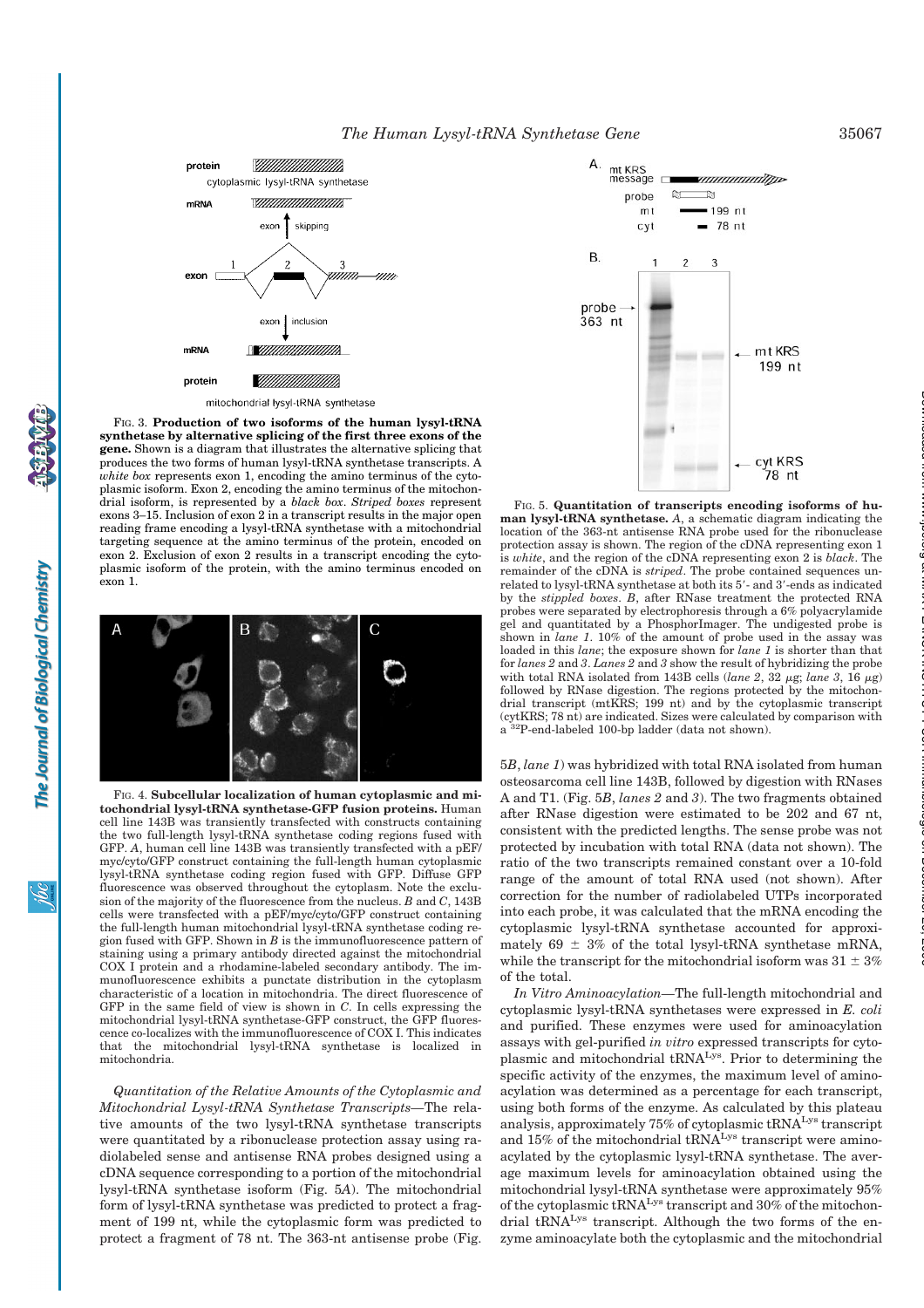The Journal of Biological Chemistry

tRNALys transcripts, the specific aminoacylation activity with the mitochondrial tRNALys was less than 1% of that with the cytoplasmic tRNALys. For mitochondrial lysyl-tRNA synthetase, the specific aminoacylation activities were  $13.3 \mu$ mol/min/  $\mu$ mol of protein with cytoplasmic tRNA<sup>Lys</sup> and 0.1  $\mu$ mol/min/  $\mu$ mol of protein with mitochondrial tRNA<sup>Lys</sup>. For cytoplasmic lysyl-tRNA synthetase, the specific aminoacylation activities were 3.02  $\mu$ mol/min/ $\mu$ mol of protein with cytoplasmic tRNA<sup>Lys</sup> and 0.02  $\mu$ mol/min/ $\mu$ mol of protein with mitochondrial tRNA<sup>Lys</sup>.

The low aminoacylation activity of the mitochondrial tRNALys transcript was expected, since the mitochondrial tRNALys *in vitro* transcript has been shown to have a modified hairpin structure due to the lack of a methyl group at position 1 of adenosine 9 (19). The reason for the higher plateau levels of aminoacylation and the 4-fold higher activity of the mitochondrial isoform over the cytoplasmic isoform is not known. This may reflect the difference between the cytoplasmic enzyme expressed with an amino-terminal hexahistidine tag (4) and the mitochondrial form with a carboxyl-terminal tag.

## DISCUSSION

A variety of strategies are employed that allow a single gene to encode proteins destined for localization in two or more eukaryotic cellular compartments (reviewed in Refs. 20–22). Single genes may give rise to multiple transcripts or single transcripts with multiple translation initiation sites, or the gene transcript may undergo alternative splicings. A single protein may also be localized to different compartments by inefficient targeting (21) or by a chimeric targeting sequence whose activity is modulated by post-translational modification  $(23)$ 

Where one gene encodes proteins located in both the cytoplasm and mitochondria, the cell frequently generates two types of transcripts from the gene. This can be accomplished by alternate transcription start sites or by alternate splicing of the transcript. In each case, the result is the same. The shorter transcript encodes a nonmitochondrial form of the protein, and the longer transcript encodes a mitochondrial targeting sequence in frame with the protein produced from the initiating Met on the shorter transcript. The translated proteins are identical except for the upstream targeting sequence.

In the human lysyl-tRNA synthetase gene, exon 1 encodes the amino-terminal region of the cytoplasmic form of the enzyme. Exon 2 encodes the amino terminus of the mitochondrial protein, containing the mitochondrial targeting sequence that is presumably cleaved upon import of the protein into a mitochondrion. The third and subsequent exons encode that part of the enzyme that is common to both forms of the synthetase. The first three exons are alternatively spliced solely to incorporate or exclude the second exon that encodes the mitochondrial targeting sequence. This form of alternative splicing, to our knowledge, is thus far unique among enzymes destined for more than one cellular location. This pattern of splicing appears to be conserved among the lysyl-tRNA synthetase genes of humans, mice, zebrafish, and *C. elegans* but not *S. cereviseae* (Fig. 1*B*), based on our surveys of the EST and genomic data bases. An exception is *Drosophila*, where although the overall genomic structure is maintained, the mitochondrial transcript is predicted to commence at exon 2. A more detailed analysis of RNA transcripts from these species is needed to confirm these predictions.

As a consequence of the splicing of exon 1 to exon 2, the mRNA transcript encoding the mitochondrial isoform contains a 23-aa upstream open reading frame (uORF), derived largely from exon 1, that terminates 24 nt upstream from the mitochondrial lysyl-tRNA synthetase initiating methionine. The first 20 aa of this uORF are identical to the amino-terminal 20 aa of the cytoplasmic isoform. Such a uORF may have a role in the regulation of the translation of the downstream reading frame (24, 25). The uORF in the mRNA encoding mitochondrial lysyl-tRNA synthetase may be important, since its presence has been conserved among the higher eukaryotes (Fig. 1*B*). In *Drosophila*, which appears to lack the first exon in the mitochondrial transcript, the second exon encodes a short uORF that is unrelated to the cytoplasmic gene.

According to the scanning model of translation, the ribosome scans the mRNA from the 5'-end and generally initiates translation at the first ATG codon it encounters (26). The translation of the second open reading frame on a transcript can occur by a "leaky scanning" mechanism, where the ribosome does not always recognize the initial ATG if the surrounding sequence is not suitable for efficient initiation. Alternatively, reinitiation of translation can occur after the termination of translation of the uORF (26). The latter mechanism is more likely in the case of mitochondrial lysyl-tRNA synthetase expression, since the sequence around the first ATG (ggaagATGgc) contains the A at the  $-3$ -position and G at the  $+4$ -position that characterize a strong initiating sequence (26). Further studies are necessary to determine the mechanism for initiating translation of human mitochondrial lysyl-tRNA synthetase.

A number of human tRNA synthetases have been described in both their cytoplasmic and mitochondrial forms. In most cases, two genes give rise to the separate forms of each enzyme, *e.g.* histidyl tRNA synthetase (8), phenylalanyl-tRNA synthetase (27, 28), and tryptophanyl-tRNA synthetase (29, 30). However, in the case of glycyl-tRNA synthetase, there are two proteins derived from a single gene (10). This is due to translation from alternate initiation codons resulting in inclusion or exclusion of a mitochondrial targeting sequence (10). Although other organisms contain numerous examples of cytoplasmic and mitochondrial proteins generated by alternate splicing, human lysyl-tRNA synthetase appears to be unique, or at least unusual, in that the mitochondrial targeting sequence is encoded on the second exon. More commonly, alternate transcription initiation provides alternative 5' exons, with the mitochondrial targeting sequence being on the first exon *e.g.* human  $\operatorname{dUTPase}$  (31). An examination of  $\operatorname{GenBank}^{\rm TM}$  data bases leads us to conclude that only human glycyl- and lysyl-tRNA synthetases are likely to have both cytoplasmic and mitochondrial isoforms encoded by single genes.<sup>2</sup>

Although between 15 and 30% of the mitochondrial tRNALys transcript could be aminoacylated by high levels of enzyme, the specific activities for aminoacylation of the mitochondrial tRNALys with both mitochondrial and cytoplasmic enzymes were less than 1% of those obtained with the cytoplasmic tRNALys. This was probably due to the incorrect folding of the *in vitro* mitochondrial tRNA<sup>Lys</sup> transcript into a modified hairpin structure because of the lack of a methyl group, at position 1 of adenosine 9, that is found in the native tRNA (19). The m<sup>1</sup>A9 modification appears to be necessary for the proper folding of the wild-type  $tRNA<sup>Lys</sup>$  (19, 32).

In a tRNA, the "discriminator base" at position 73 in the acceptor stem is often important in ensuring the specific aminoacylation of the tRNA (33). In most cases, synthetases do not efficiently aminoacylate cognate tRNAs with substitutions at position 73. However, the cytoplasmic isoform of the lysyltRNA synthetase is tolerant of variations at the G<sup>73</sup> discriminator base position of cytoplasmic tRNA<sup>Lys</sup> and can consequently aminoacylate the  $E$ ,  $\text{coli}$  tRNA<sup>Lys</sup> that has A at position 73 (4). The data presented here show that essentially the same

<sup>2</sup> A. Palmitessa, M. P. King, and E. Davidson, unpublished observations.